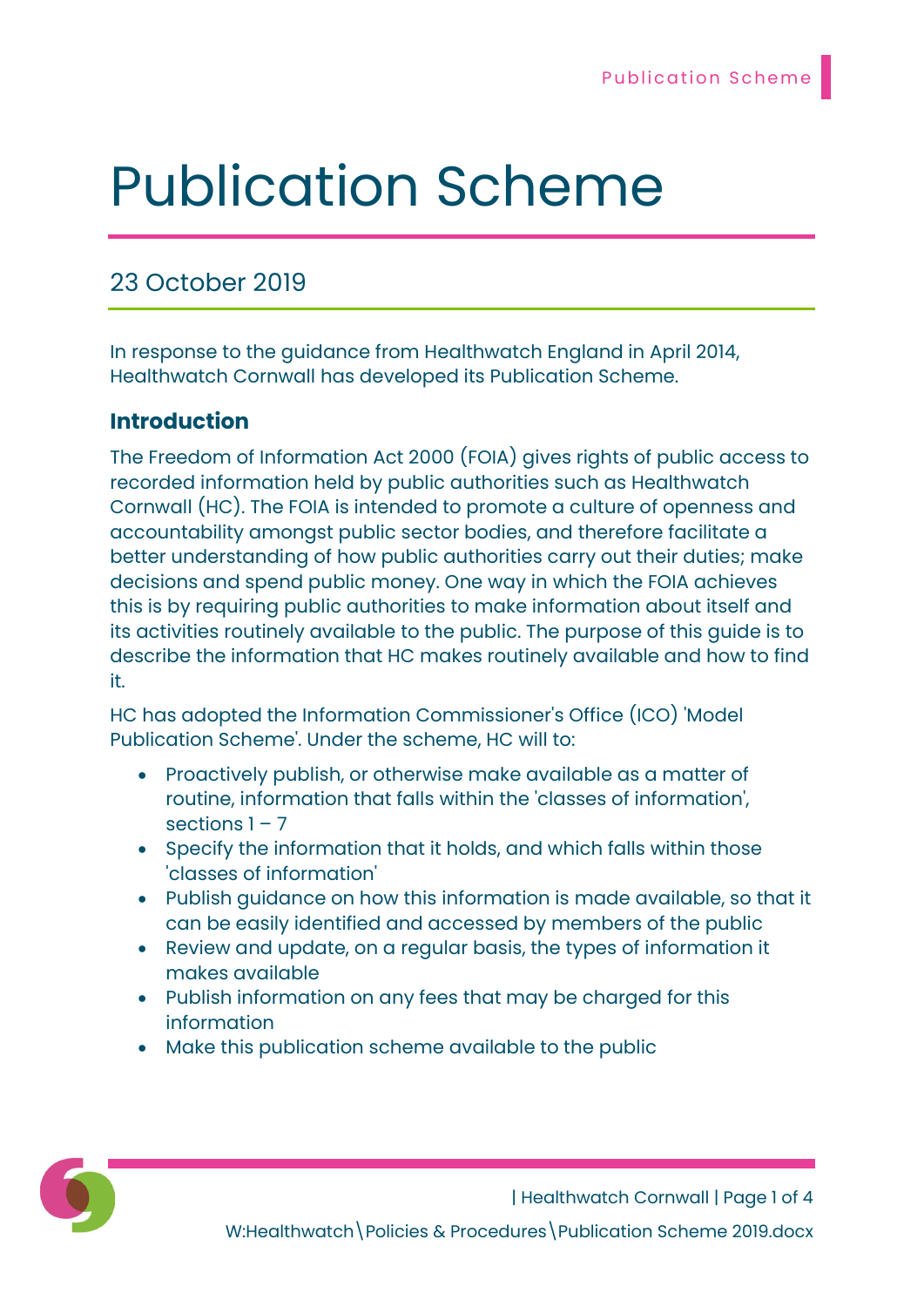## Publication of Information

Healthwatch Cornwall uses its website as the principal means of disseminating information about itself and its activities. In most cases, this information can be located using the 'search' facility on the site. A guide to the 'classes of information' that we routinely publish is included in sections 1  $- 7.$ 

Information falling into the following categories will not be made routinely available:

- Information in draft form
- Information which would be impractical or resource intensive to prepare for routine release
- Information which is no longer readily available because it is archived or its retrieval would be difficult, impractical or resource intensive to prepare for routine release
- Information whose release is prohibited by law, or exempt under the FOIA or is otherwise considered to be protected from disclosure.

## Making a request under the Freedom of Information Act 2000

If the information you need is not in the publication scheme you can also contact us to request information under the FOI Act. Please email your requests to **enquiries@healthwatchcornwall.co.uk**. You can also write to:

Healthwatch Cornwall 6 Walsingham Place **Truro** 

TR1 2RP

We will usually respond to your request within 20 working days following receipt of your request. However, this deadline may be extended if we need to seek clarification of your request from you, or if (in very rare circumstances) we need to consider complex issues of public interest in deciding whether to provide certain information. We will tell you within 15 working days if we need to extend the deadline and will explain the reason why.

Some information might be exempt from disclosure under the FOI.A However we will usually tell you if we are withholding information. We will also explain why we consider that it is appropriate to apply the exemption.



| Healthwatch Cornwall | Page 2 of 4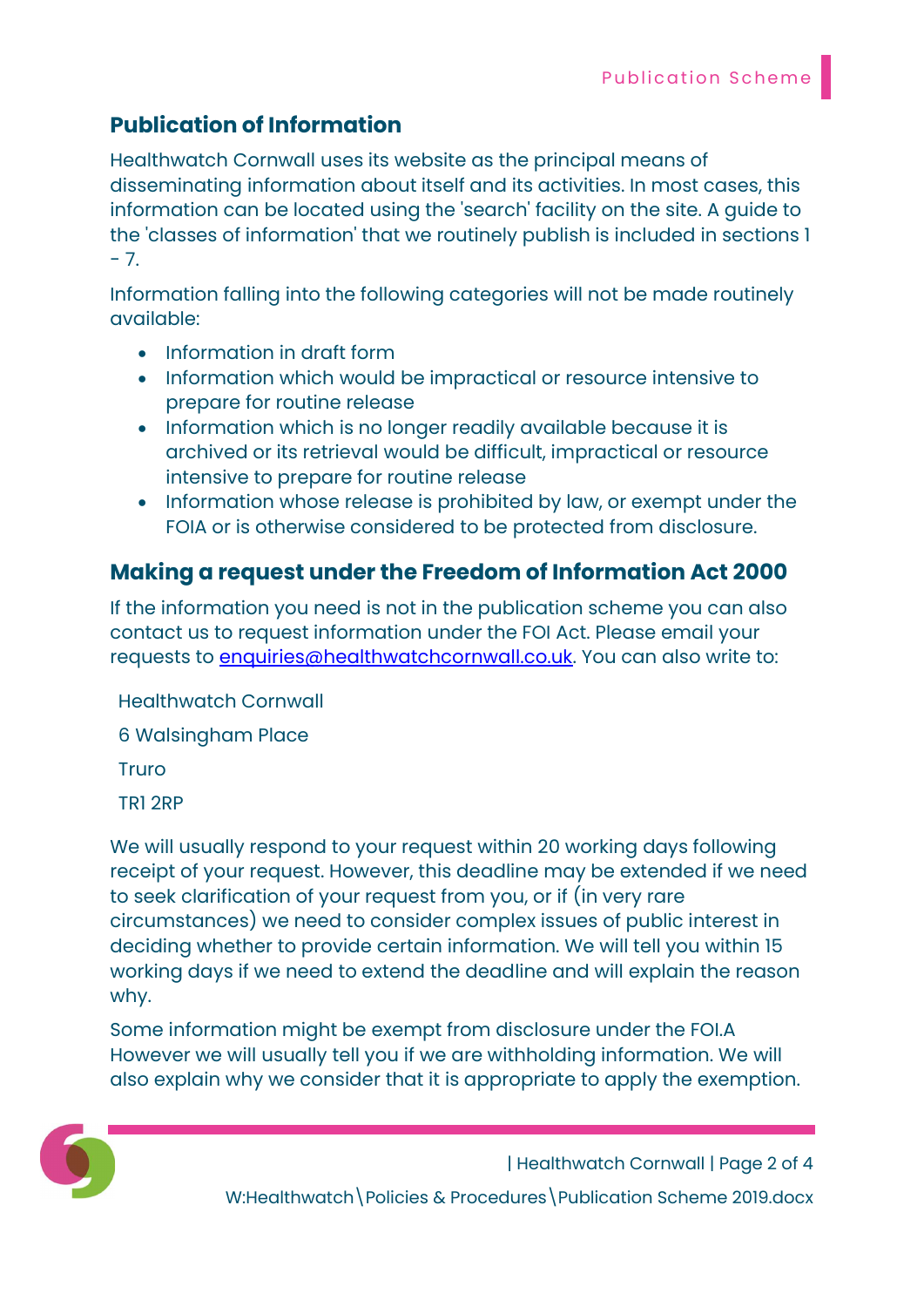In some cases, the FOI Act allows us to refuse to confirm or deny holding certain information.

For example, we can use exemptions under the FOIA to refuse to disclose confidential personal information, or to refuse to make disclosures that would make it difficult for us to carry out our regulatory role.

We may need to consult with other people or organisations before providing you with requested information. This usually happens where you have requested information that was provided to HC by another organisation.

## Unhappy with our response?

If you are unhappy with the response you received from us relating to your FOIA request please let us know, giving your reasons. We will respond to you in writing within 15 working days.

If you remain dissatisfied following your appeal, you can contact the Information Commissioner's Office on 03031231113.

## Classes of Information

We routinely publish information within the following classifications:

#### 1. Who we are and what we do

Information about what Healthwatch Cornwall is, how we work, how we are set up, our functions, board members and staff members is available on our About Us page.

Information about our location and contact details is available on our Contact Us page.

Information about what we do is available on our News and Reports page.

#### 2. What we spend and how we spend it

This information can be found in our published Board papers from our meetings held in public available on the Our Board page and the Annual Report available on our News and Reports page.

#### 3. What are our priorities and how are we doing

Our in public board papers and minutes show our activities and work and can be found on the **Our Board page.**